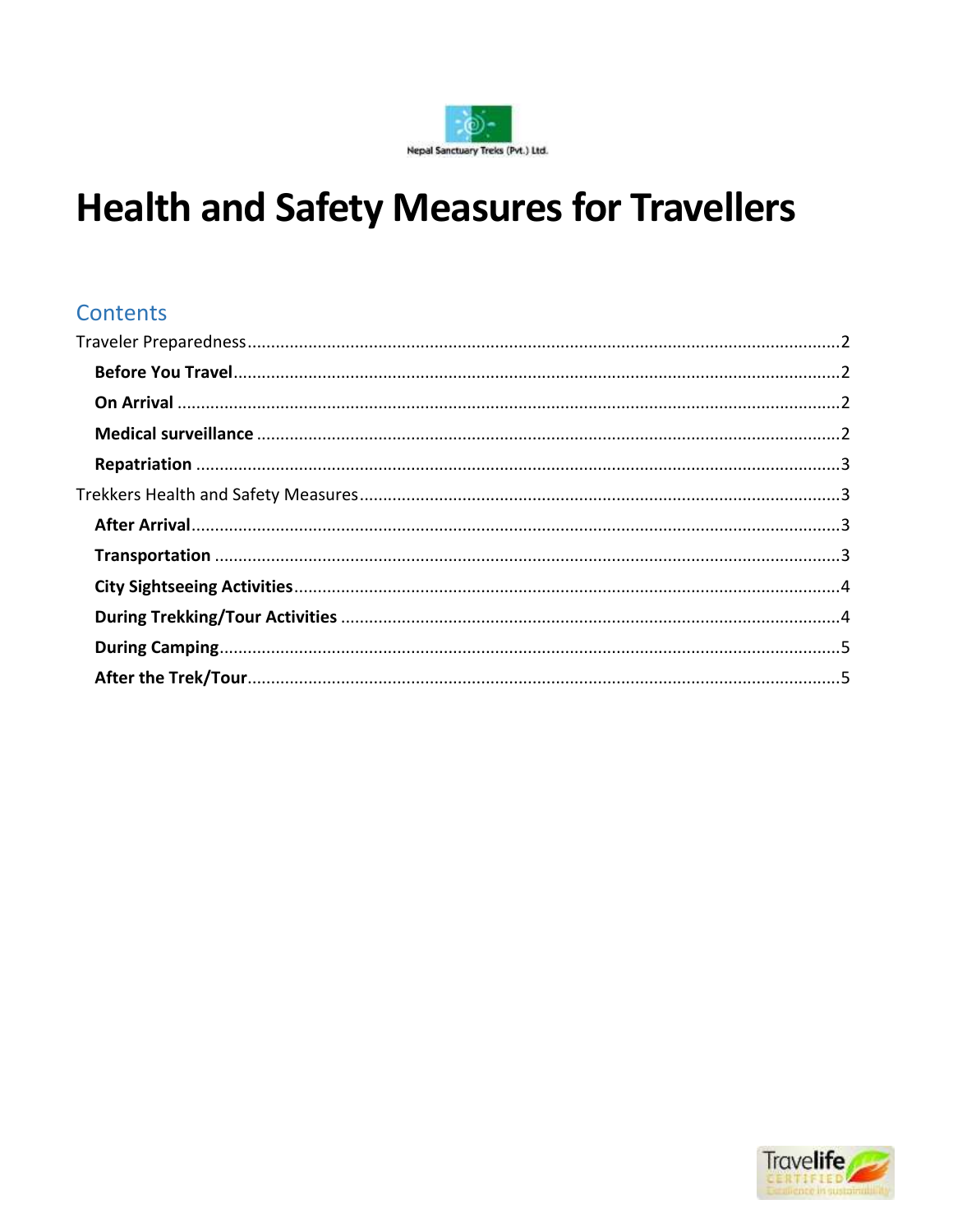

#### <span id="page-1-0"></span>**Traveler Preparedness**

#### <span id="page-1-1"></span>**Before You Travel**

- Bring self-test kits, lateral flow test kit (i.e at least one pack of seven tests)
- Bring sterile gloves, 3 pairs per traveller.
- Bring sufficient hand sanitizer for yourself.
- Bring comfortable FFP2 or K95 masks, depending on the itinerary duration, 1 fresh one per day plus 1 or 2 depending on the duration of the flight.
- Try to avoid socialising 5 days prior to departure, preferably not before 7 days.
- Choose the longest visa in case of positive test making you unable to fly (usually 30-90 days).
- Check if you have to notify your embassy? If so, print contact details.
- Make sure your insurer have a protocol and print a copy.
- At which point must you notify of a worsening situation and potentially upscale intervention or evacuation?
- Does your destination or return flight airline require Recovery Certification?
- Business class flight may be advisable, especially on crowded flights.
- You should have travel medical insurance that includes helicopter evacuation, and the travel medical company would insure that clients would be medi-vaced out in case of any illness.
- Check latest [protocol](https://trade.welcomenepal.com/wp-content/uploads/2022/01/PROTOCOL-Jan-04-for-International-visitors.jpg) dated January 4, 2021 and fill the Crisis Management [Coordination Centre](https://ccmc.gov.np/arms/person_add_en.php) Form ( CMCC )

#### <span id="page-1-2"></span>**On Arrival**

- During flight use a plastic folder that can be wiped clean to carry travel documents (PCR test result, printed copy of proof of vaccination, etc).
- Do self-test on first or second day after arrival.

#### <span id="page-1-3"></span>**Medical surveillance**

- If someone begins to show COVID symptoms, isolate them and the group to selftest immediately.
- Contact insurer and also check with nationals and expats to verify advice as most insurers have little reach beyond main cities.

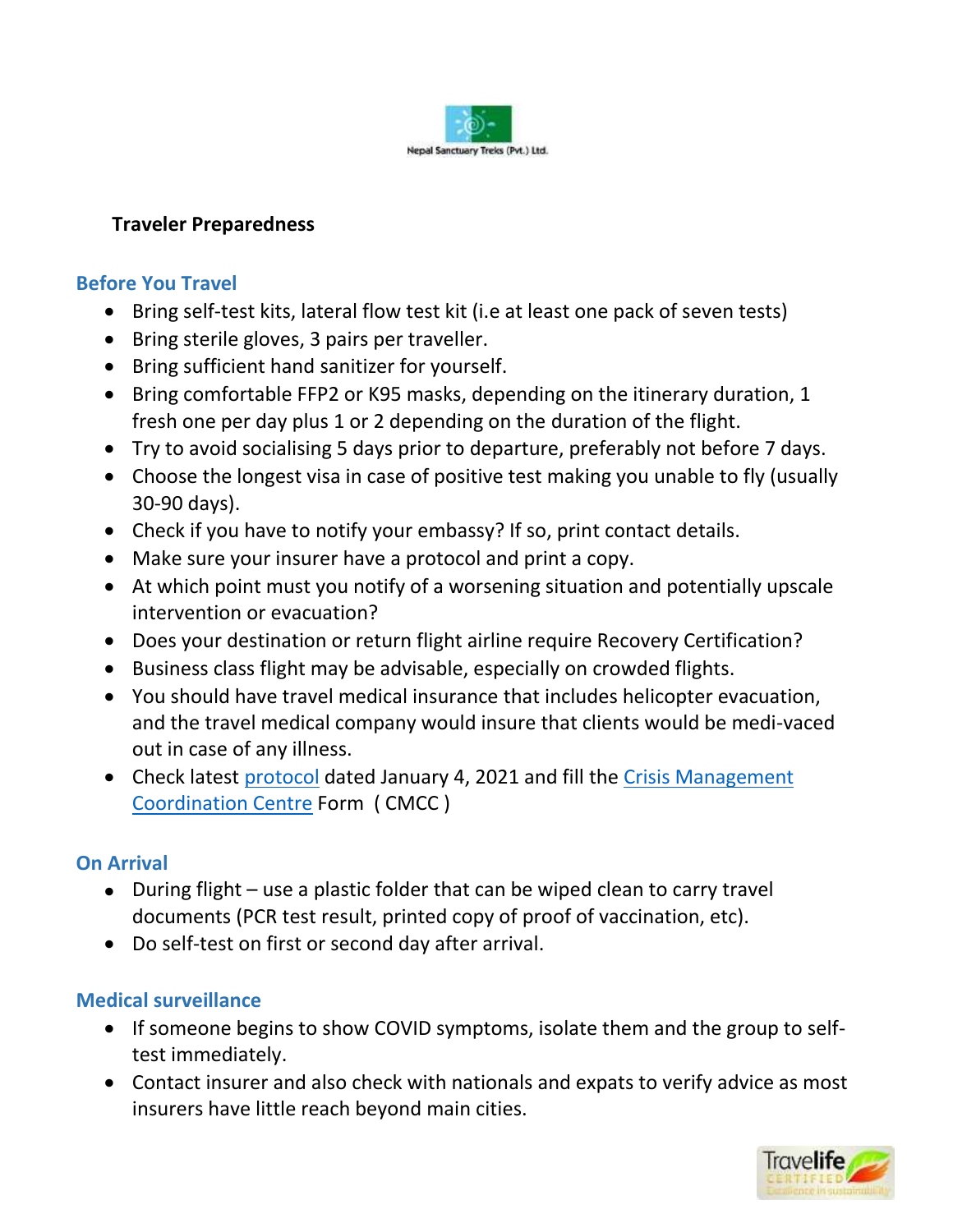

- Frequency of self-testing every 24 hrs. with PCR every 3 days.
- Each day, or when symptoms significantly change, complete a Rescue Request / Emergency Incident Record provided by NST
- Take paracetamol 400mg and ibuprofen 500mg, every 8-12 hrs. depending on symptoms.
- In case of serious symptoms: blood thinner and artery expander Dexamethasone 200mg (medical advice required).
- Thermometer check temperature every 12 hours potential evacuation with high fever.
- Oximeter check O2 saturation every 12 hours potential evacuation with O2 sat' below 95%.
- Nasal spray to ease congestion.

#### <span id="page-2-0"></span>**Repatriation**

- Check if recovery certification required for example, antibody and antigen tests as well as PCR.
- Check time required for PCR test prior to boarding a flight and re-entry to country of origin (both can have time restrictions).
- Self-check 24 hours after arrival in home country.

#### <span id="page-2-1"></span>**Trekkers Health and Safety Measures**

#### <span id="page-2-2"></span>**After Arrival**

- Forms of greeting that involve physical contact with the guest should be avoided.
- Check the temperature of all the passengers before boarding.
- Guest luggage sprayed with a disinfection spray after off-loading, or wiped, and all handles and corners carefully wiped with surface sanitizer.
- The use of face masks is mandatory.

#### <span id="page-2-3"></span>**Transportation**

 Guests are asked to use the pedal trash bin to dispose of any personal hygiene item, such as tissue available in vehicle

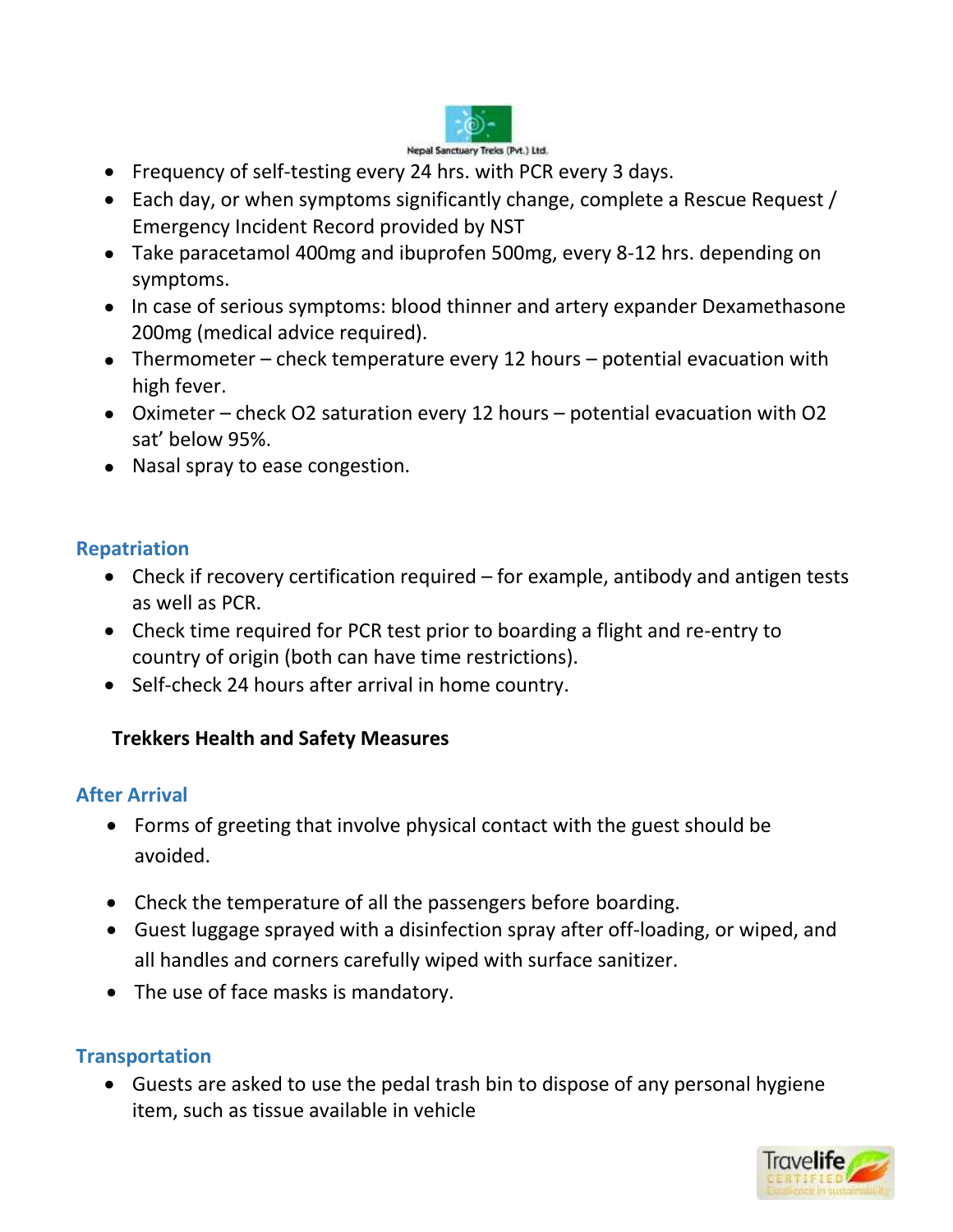

- Use Hand Sanitizer, sanitizing wipes and masks are available to all guests on board.
- Keep windows open in a vehicle for ventilation.
- Ensure to stay on the designated seats. No changing of the seats allowed.

## <span id="page-3-0"></span>**City Sightseeing Activities**

- While walking ensure that social distance is maintained at all times.
- Wearing a face mask in the premises of the tourist destination is mandatory
- Tourists are recommended to carry their own sanitizer and wet wipes for personal use.
- Hands should be washed frequently with the soaps/sanitizers provided at the common places in the destination.

# <span id="page-3-1"></span>**During Trekking/Tour Activities**

- The form of greeting in Nepal is **"Namaste"** performed by joining the palms of both hands together. Please avoid greetings that involve physical contact with the rest of the trekking group, our staff, or other people you meet along the way.
- You need to be fully vaccinated to trek with us (as our guides will be too.)
- Avoid greeting other trekking/tour guides from other company, providers and visitors with physical contact, including shaking hands. Safe distances must be respected whenever possible.
- The safe distance between the guide and guests, and between guests themselves, should be maintained throughout the trip. If this is not possible, a mask should be used and guests should be encouraged to use on too. Guests must be informed of this and whether they must bring a mask.
- When closer contact is required consider the use of face coverings
- Each trekker should have their individual equipment (e.g. pack, water bottle, trekking poles,) for the duration of the tour.
- Trekkers must sanitize hands when entering any building, kitchen, or dining facility, before starting an activity and as often as needed throughout the activity.